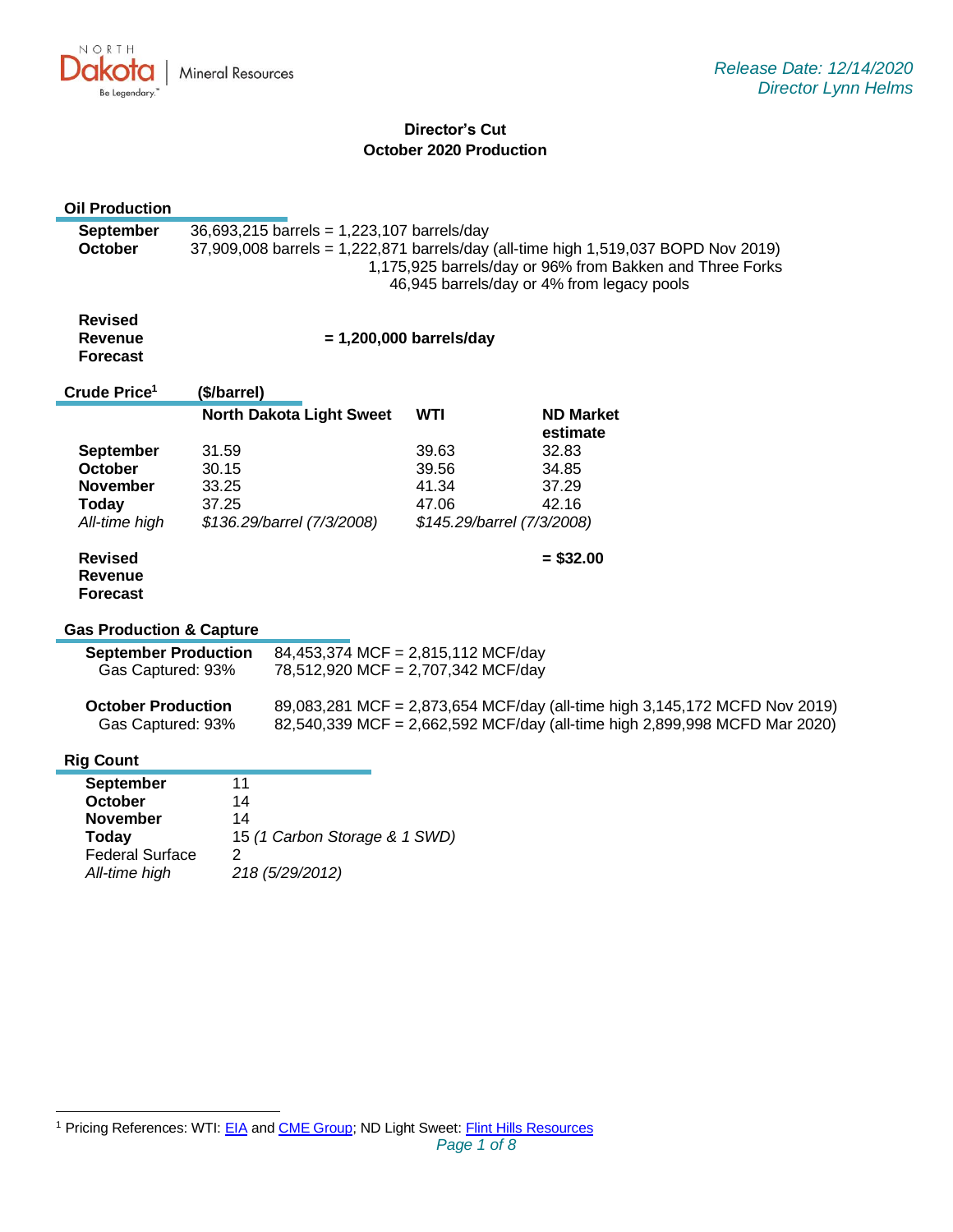

### **Wells**

|                                              | <b>August</b> | <b>September</b> | October                                                                                                                                                                                   | <b>November</b>                                  | <b>Revised</b><br><b>Revenue</b><br><b>Forecast</b> |
|----------------------------------------------|---------------|------------------|-------------------------------------------------------------------------------------------------------------------------------------------------------------------------------------------|--------------------------------------------------|-----------------------------------------------------|
| <b>Permitted</b>                             |               | 51 drilling      | 74 drilling                                                                                                                                                                               | 52 drilling                                      |                                                     |
|                                              |               | 0 seismic        | 1 seismic                                                                                                                                                                                 | 0 seismic<br>(All-time high was 370 - Oct. 2012) |                                                     |
| <b>Completed</b>                             | 66 (Final)    | 76 (Revised)     | 59 (Preliminary)                                                                                                                                                                          |                                                  | 25                                                  |
| Inactive <sup>2</sup>                        | ۰             | 3,749            | 2,934                                                                                                                                                                                     | ۰                                                |                                                     |
| <b>Waiting on</b><br>Completion <sup>3</sup> |               | 793              | 724                                                                                                                                                                                       | -                                                |                                                     |
| <b>Producing</b>                             | ۰             | 15,389           | 15,512 (Preliminary)<br>13,496 (87%) from<br>unconventional Bakken-<br><b>Three Forks</b><br>2,015 (13%) from legacy<br>conventional pools<br>(All-time high was March<br>$2020 - 16,280$ | ٠                                                |                                                     |

## **Fort Berthold Reservation Activity**

|                                  | Total   | Fee Land | <b>Trust Land</b> |
|----------------------------------|---------|----------|-------------------|
| Oil Production                   | 294.171 | 87.009   | 207,162           |
| Drilling Rigs                    |         |          |                   |
| Active Wells                     | 2.511   | 625      | 1.886             |
| Waiting on completion            | 129     |          |                   |
| <b>Approved Drilling Permits</b> | ⊟ 263   | າາ       | 230               |
| <b>Potential Future Wells</b>    | 4 (141  |          |                   |

### **Drilling and Completions Activity**

The drilling rig count was stable in the mid 50's second half of 2019 through March 2020. Drilling rig count is down 75% January to October of 2020.

The number of well completions has been very volatile since March as the number of active completion crews decreased from 25 to 1 and now 7 with the CARES Act incentive.

Lower crude oil price has put extreme downward pressure on rig and completion crew counts. Unemployment claims are published every Thursday at [https://www.ndlmi.com/gsipub/index.asp?docid=687](https://gcc02.safelinks.protection.outlook.com/?url=https%3A%2F%2Fwww.ndlmi.com%2Fgsipub%2Findex.asp%3Fdocid%3D687&data=04%7C01%7Ckahaarsager%40nd.gov%7C959dd823b09440378f9d08d8a04e131f%7C2dea0464da514a88bae2b3db94bc0c54%7C0%7C0%7C637435604472736812%7CUnknown%7CTWFpbGZsb3d8eyJWIjoiMC4wLjAwMDAiLCJQIjoiV2luMzIiLCJBTiI6Ik1haWwiLCJXVCI6Mn0%3D%7C1000&sdata=4scT8lmEZj15IwUIXnlnrvVQi2moqsEPFdH5kbq9jLI%3D&reserved=0) indicating approximately 12,200 layoffs as of 12/11/20 with more jobs at risk due to oil price volatility.

Drilling permit activity is slower and more volatile due to oil price volatility. Operators continue to maintain a permit inventory of approximately 12 months and some experienced drilling rig and completion crews.

<sup>2</sup> Includes all well types on IA and AB statuses: **IA** = Inactive shut in >3 months and <12 months;

**AB** = Abandoned (Shut in >12 months)

<sup>&</sup>lt;sup>3</sup> The number of wells waiting on completions is an estimate on the part of the director based on idle well count and a typical five-year average. Neither the State of North Dakota, nor any agency officer, or employee of the State of North Dakota warrants the accuracy or reliability of this product and shall not be held responsible for any losses caused by this product. Portions of the information may be incorrect or out of date. Any person or entity that relies on any information obtained from this product does so at his or her own risk.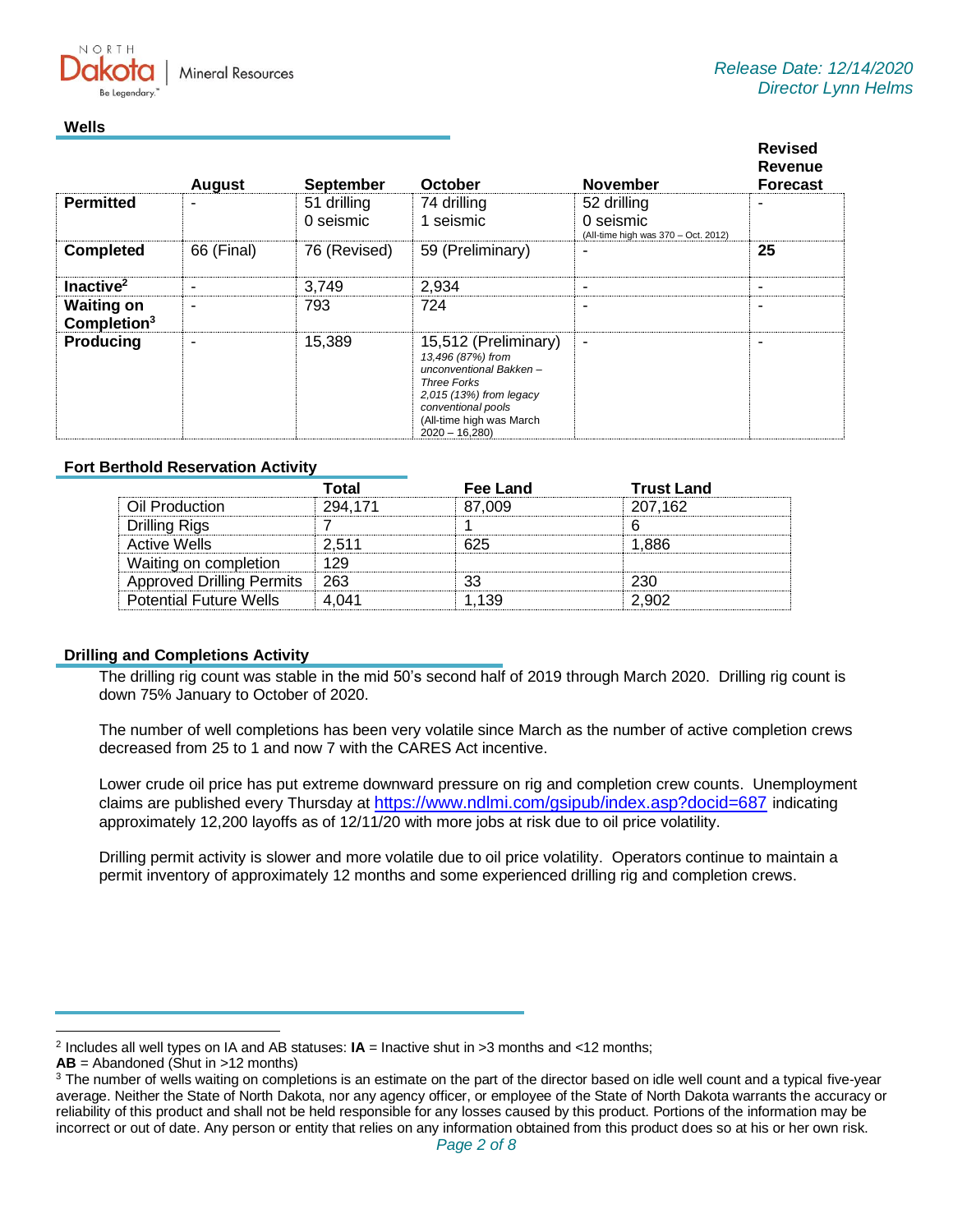

**.............** 

### **Crude Oil Markets**

The OPEC+ agreement to cut 7.7 million barrels per day expires 12/31/20. OPEC+ has decided to increase production 500,000 barrels per day in January. Liquid fuel demand bottomed out in August, and is recovering slowly and unevenly, but is not expected to return to 2019 levels until 2022.



Crude oil transportation capacity including rail deliveries to coastal refineries is adequate, but could be disrupted due to:

US Appeals Court for the ninth circuit upholding of a lower court ruling protecting the Swinomish Indian Tribal Community's right to sue to enforce an agreement that restricts the number of trains that can cross its reservation in northwest Washington state.

A possible shut down of DAPL in Civil Action No. 16-1534

#### **Seismic**

Seismic activity has ceased again with completion of carbon capture projects.

| Active<br><b>Surveys</b> | Recording | <b>NDIC Reclamation</b><br><b>Projects</b> | Remediating | Suspended | Permitted |  |
|--------------------------|-----------|--------------------------------------------|-------------|-----------|-----------|--|
|                          |           |                                            |             |           |           |  |

## **Gas Capture**

US natural gas storage has increased to 7% above the five-year average due to below normal temperatures. Crude oil inventories have fallen to the upper range of the long-term average. Both indicate little potential for significant price increases in the near future. North Dakota shallow gas exploration could be economic at future gas prices, but is not at the current price.

The price of natural gas delivered to Northern Border at Watford City has decreased \$0.36 to \$1.95/MCF. This results in a current oil to gas price ratio of 22 to 1. The statewide gas flared volume from September to October increased 13,047 MCFD to 211,063 MCF per day, but percent flared was unchanged at 7.0% while Bakken capture percentage decreased to 93%. The Commission established the following gas capture goals:

| The historical high flared percent was 36% in 09/2011                                                                             |                                        |                                        |                                                                                                                                                                                                               |
|-----------------------------------------------------------------------------------------------------------------------------------|----------------------------------------|----------------------------------------|---------------------------------------------------------------------------------------------------------------------------------------------------------------------------------------------------------------|
| <b>Gas Capture Details:</b><br>Statewide<br>Statewide Bakken<br>Non-FBIR Bakken<br>FBIR Bakken<br>Trust FBIR Bakken<br>$Fee$ FBIR | 93%<br>93%<br>94%<br>90%<br>89%<br>92% | 74%<br>77%<br>80%<br>85%<br>88%<br>91% | October 1, 2014 - December 31, 2014<br>January 1, 2015 - March 31, 2016<br>April 1, 2016 - October 31, 2016<br>November 1, 2016 - October 31, 2018<br>November 1, 2018 - October 31, 2020<br>November 1, 2020 |
|                                                                                                                                   |                                        |                                        |                                                                                                                                                                                                               |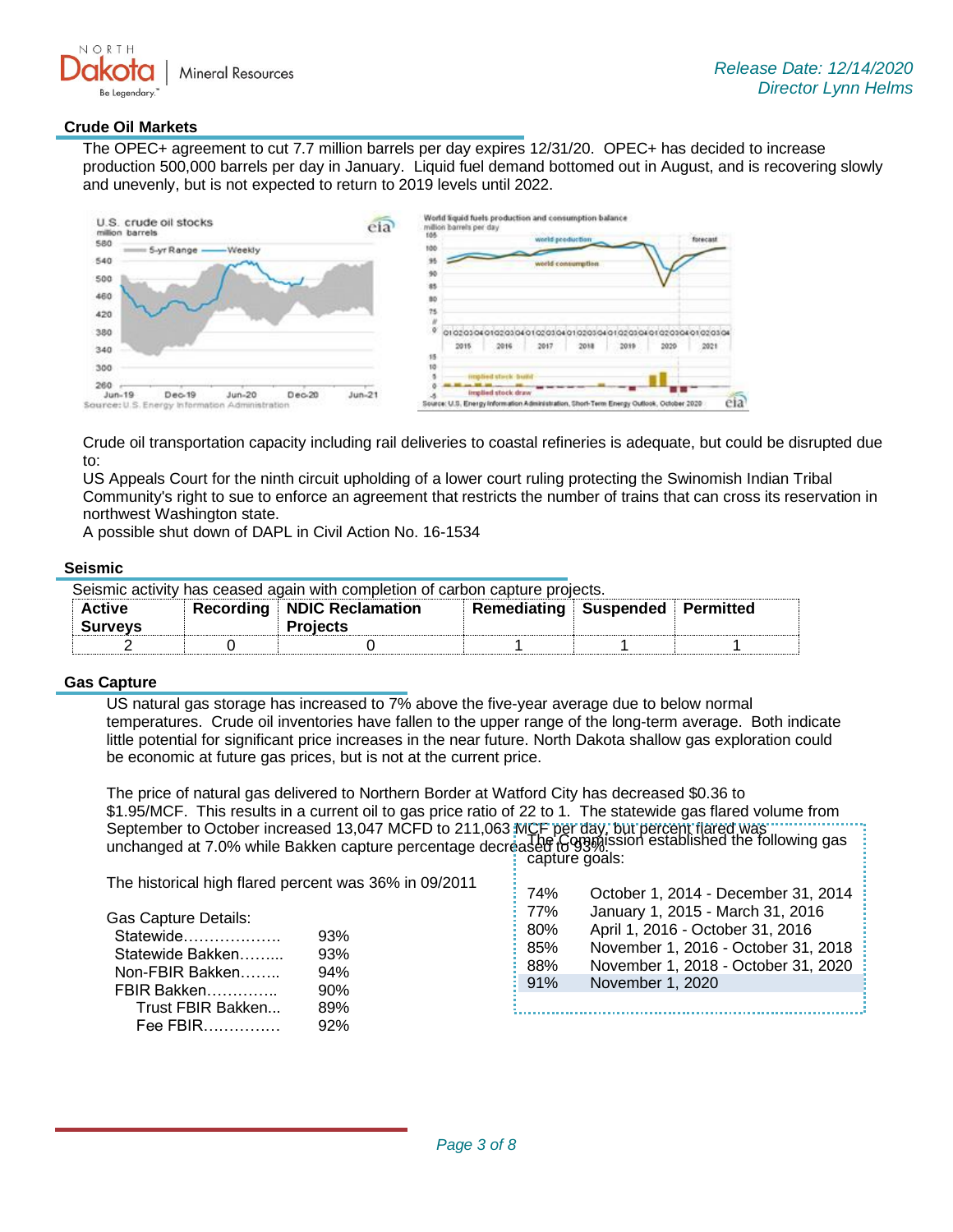## **Agency Updates**

### **Bureau of Indian Affairs**

**BIA** has published a new final rule to update the process for obtaining rights of way on Indian land. The rule was published 11/19/15 and became effective 12/21/15. The final rule can be found at [https://www.federalregister.gov/articles/2015/11/19/2015-28548/rights-of-way-on-indian-land.](https://gcc02.safelinks.protection.outlook.com/?url=https%3A%2F%2Fwww.federalregister.gov%2Farticles%2F2015%2F11%2F19%2F2015-28548%2Frights-of-way-on-indian-land&data=04%7C01%7Ckahaarsager%40nd.gov%7C959dd823b09440378f9d08d8a04e131f%7C2dea0464da514a88bae2b3db94bc0c54%7C0%7C0%7C637435604472746771%7CUnknown%7CTWFpbGZsb3d8eyJWIjoiMC4wLjAwMDAiLCJQIjoiV2luMzIiLCJBTiI6Ik1haWwiLCJXVCI6Mn0%3D%7C1000&sdata=%2FAmCV21bLrlEPzgIvlIPAd2IupriR%2FTfSKkBJmbIXpQ%3D&reserved=0) On 3/11/16, the Western Energy Alliance filed a complaint and motion for a temporary restraining order and/or a preliminary injunction. On 04/19/16, the US District court for the District of North Dakota issued an order denying the motion for a preliminary injunction. The new valuation requirements were resulting in increased delays so BIA provided a waiver that expires 04/05/2020. On 03/09/2020 the NDIC submitted comments supporting an extension of that waiver through 04/05/2021 to allow infrastructure development to continue while BIA develops and implements the new process. NDIC comments can be found at<http://www.nd.gov/ndic/ic-press/Sweeney%20letter%20200309.pdf>

## **Bureau of Land Management**

**BLM published a new final rule 43 CFR Parts 3100, 3160 and 3170 to update and replace its regulations on venting and flaring of natural gas** effective 1/17/16. The final rule can be viewed online at [https://www.blm.gov/programs/energy-and-minerals/oil-and-gas/operations-and-production/methane-and](https://gcc02.safelinks.protection.outlook.com/?url=https%3A%2F%2Fwww.blm.gov%2Fprograms%2Fenergy-and-minerals%2Foil-and-gas%2Foperations-and-production%2Fmethane-and-waste-prevention-rule&data=04%7C01%7Ckahaarsager%40nd.gov%7C959dd823b09440378f9d08d8a04e131f%7C2dea0464da514a88bae2b3db94bc0c54%7C0%7C0%7C637435604472746771%7CUnknown%7CTWFpbGZsb3d8eyJWIjoiMC4wLjAwMDAiLCJQIjoiV2luMzIiLCJBTiI6Ik1haWwiLCJXVCI6Mn0%3D%7C1000&sdata=8ZFvsBBpA79%2FhaJ9kGyH6bIF8s0fHWjRf5iVGQO8DgQ%3D&reserved=0)[waste-prevention-rule](https://gcc02.safelinks.protection.outlook.com/?url=https%3A%2F%2Fwww.blm.gov%2Fprograms%2Fenergy-and-minerals%2Foil-and-gas%2Foperations-and-production%2Fmethane-and-waste-prevention-rule&data=04%7C01%7Ckahaarsager%40nd.gov%7C959dd823b09440378f9d08d8a04e131f%7C2dea0464da514a88bae2b3db94bc0c54%7C0%7C0%7C637435604472746771%7CUnknown%7CTWFpbGZsb3d8eyJWIjoiMC4wLjAwMDAiLCJQIjoiV2luMzIiLCJBTiI6Ik1haWwiLCJXVCI6Mn0%3D%7C1000&sdata=8ZFvsBBpA79%2FhaJ9kGyH6bIF8s0fHWjRf5iVGQO8DgQ%3D&reserved=0). North Dakota, Wyoming, Montana, Western Energy Alliance, and IPAA filed for a preliminary injunction to prevent the rule going into effect until the case is settled. A hearing in Casper, Wyoming was held 1/6/17. On 1/16/17 the court denied all of the petitioners' motions for preliminary injunctions. **On 2/3/17 the US House of Representatives voted 221-191 to approve a Congressional Review Act resolution against the rule.** On 3/28/17 President Trump issued an executive order which in part directs "The Secretary of the Interior shall review the following final rules, and any rules and guidance issued pursuant to them, for consistency with the policy set forth in section 1 of this order and, if appropriate, shall, as soon as practicable, suspend, revise, or rescind the guidance, or publish for notice and comment proposed rules suspending, revising, or rescinding those rules:". This rule is included in the list as item (iv). North Dakota plans to continue active participation in the litigation of this rule until the BLM takes final action eliminating the rule. **On 5/10/17 the Senate voted 51 to 49 against the CRA, allowing the rule to remain in effect.** On 6/27/17 U.S. D. Ct. Judge Skavdahl granted BLM's motion to extend the merits briefing schedule by 90 days, based on BLM's APA 705 stay and BLM's representations regarding its plans to reconsider the VF Rule. Opening briefs were filed 7/3/17. On 7/5/17 California and New Mexico sued BLM in the U.S. District Court for the Northern District of California, seeking a declaratory judgement that BLM's APA 705 stay was illegal and vacating the stay. The relief they request would vacate the stay of the January 2018 compliance et al deadlines, bringing them all back into force. BLM officials encouraged North Dakota to intervene. On 7/12/17 a group of NGOs including the Fort Berthold Protectors of Water and Earth Rights filed a separate suit against the BLM in federal court in the U.S. District Court for the Northern District of California, seeking a declaratory judgement that BLM's APA 705 stay was illegal and vacating the stay. California and New Mexico, along with various environmental groups, have challenged BLM's stay in the Northern District of California, and filed a motion for summary judgment on 7/26/17. On 8/24/17 North Dakota filed a response supporting BLM's motion, a motion to intervene, and a motion to change venue to Wyoming in an attempt to prevent all of the litigation regarding the timing of the Flaring Rule, including the future rulemakings further extending compliance deadlines that BLM has stated that it intends to publish, could end up in front of the magistrate judge in the Northern District of California instead of Judge Skavdahl in Wyoming. On 10/04/17 the federal magistrate judge in the Northern District of California granted the summary judgement motion by California, New Mexico, and several NGOs throwing out BLM's administrative and temporary postponement of several of the future rules compliance dates/obligations. On 10/05/17 the BLM issued a Federal Register Notice for a proposed rule that if finalized will delay certain requirements of the BLM Rule until January 17, 2019. North Dakota submitted comments to (1) support BLM's decision to delay certain compliance requirements and (2) continue to make the record that BLM exceeded its authority to promulgate the rule in the first place with particular emphasis on the specific/unique North Dakota considerations at issue. NDIC comments are available at [http://www.nd.gov/ndic/ic-press/dmr-blm-comments17-11.pdf.](http://www.nd.gov/ndic/ic-press/dmr-blm-comments17-11.pdf) BLM, the states of CA & NM, and the NGOs supporting the current final rule were granted an extension to file response briefs to December 11<sup>th</sup> in the WY court. On 11/29/17 North Dakota filed a response to industry petitioner's motion for a preliminary injunction

supporting a preliminary or permanent injunction. On 12/4/17 USDOJ petitioned the 9<sup>th</sup> US Judicial Circuit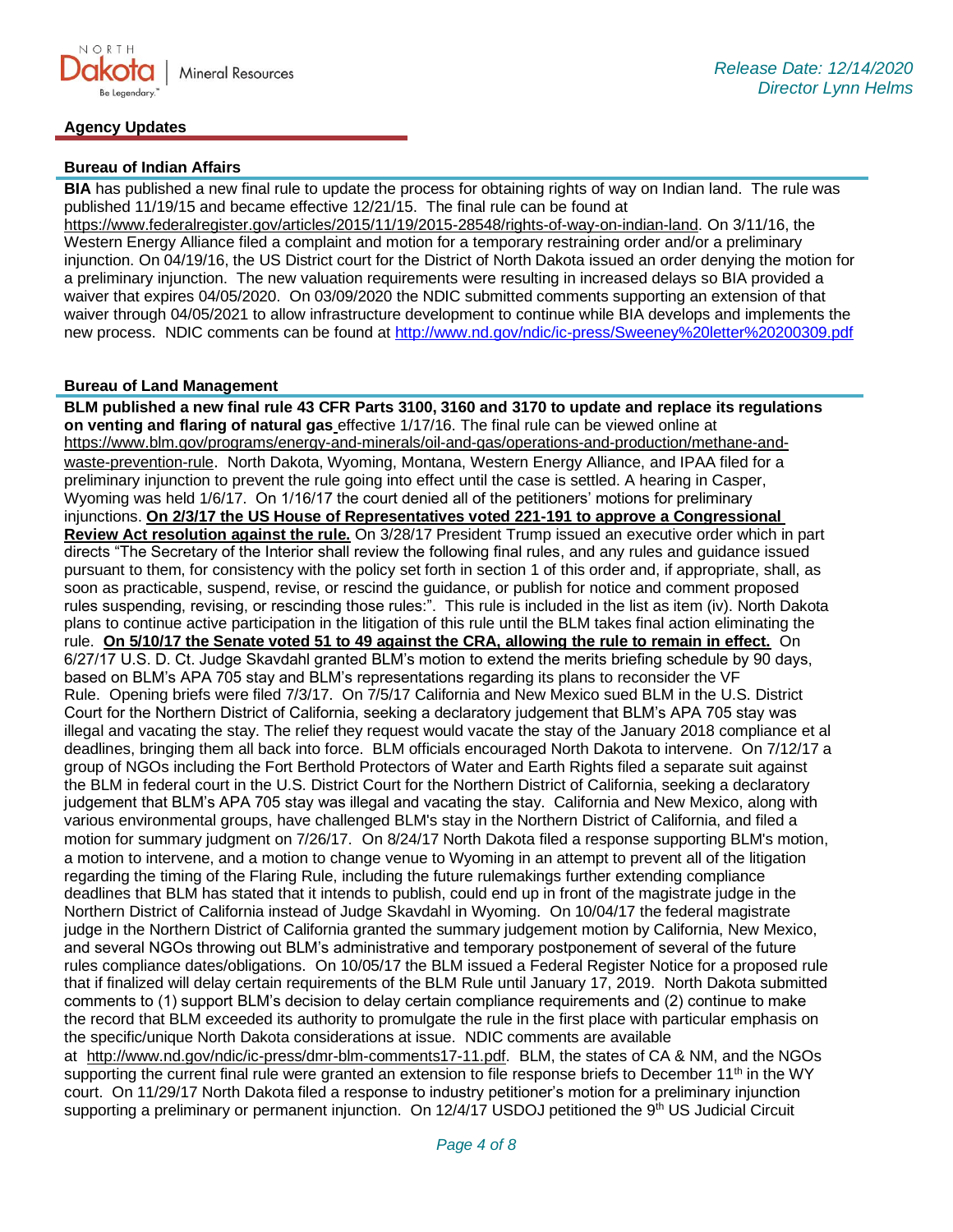Court in San Francisco to review and overturn the Northern District of California court's November decision ordering the US Bureau of Land Management to make oil and gas producers comply with the methane emissions requirements while the rules are being reviewed. On 12/7/17 BLM published a rule in the Federal Register delaying the methane regulation until January 2019, saying the previous rule is overly burdensome to industry. Officials said the delay will allow the federal Bureau of Land Management time to review the earlier rule while avoiding tens of millions of dollars in compliance costs to industry that may turn out to be unnecessary. On 12/19/17 BLM was sued by California, New Mexico, and a large group of NGOs in the Northern District of California federal court over the 12/7/17 rule extending certain compliance dates in BLM's 2016 Rule. The complaint requests that BLM's extension rule be set aside and the provisions it relates to reinstated. On 12/26/17 BLM filed a motion seeking to stay the litigation in the U.S. District Court case in WY and to vacate the January 5 briefing deadline, a motion in which the industry trade associations and Montana and Wyoming joined. North Dakota and Texas filed a short response on 12/27/17 asking the Court to deny the motion or allow until 1/12/18 to fully respond to BLM's holiday week motion. On 12/29/17 the Wyoming district court granted BLM's motion to stay the 2016 Rule challenge litigation. On 2/22/18 BLM published a new rule proposal to revise the 2016 final Waste Prevention Rule (also known as the venting and flaring rule). The proposed rule would eliminate duplicative regulatory requirements and re-establish long-standing requirements that the 2016 final rule sought to replace. The Federal Register notice specifically requested comment on ways that the BLM can reduce the waste of gas by incentivizing the capture, reinjection, or beneficial use of the gas. NDIC comments can be viewed at [http://www.nd.gov/ndic/ic-](http://www.nd.gov/ndic/ic-press/blm%20comments%20180417.pdf)

[press/blm%20comments%20180417.pdf.](http://www.nd.gov/ndic/ic-press/blm%20comments%20180417.pdf) On 2/22/18 Judge Orrick in the Northern District of California entered a preliminary injunction against the BLM's "Suspension Rule" which suspended for one year certain compliance deadlines in BLM's Venting and Flaring Rule. Judge Orrick also denied North Dakota's motion to transfer the case to the District of Wyoming where Judge Skavdahl had stayed the original rule on the grounds that parties were protected by the Suspension Rule. The immediate effect of this decision was to reinstate the BLM Venting and Flaring Rule in full, along with compliance deadlines that became effective January 17, 2018, and remove the protections relied upon by Judge Skavdahl the District of Wyoming case. On 3/7/18 U.S. District Court Judge Skavdahl granted the North Dakota/Texas Motion to lift the stay in the challenge to the BLM's Venting & Flaring Rule. The California Court explicitly adopted North Dakota's central position in intervention - stating that "I express no judgment whatsoever in this opinion on the merits of the [V&F] Rule," showing great deference to Judge Skavdahl and the existing case in his Court and rejecting the California, NM, and NGOs request to uphold the V&F Rule. On 4/4/18 U.S. District Judge Skavdahl issued an order granting Wyoming's request for a partial stay of the Rule under Section 705 of the APA. The Court's limited Stay Order provides immediate relief to industry, but the balance of the Rule, including BLM's unlawful exercise of authority over State and private mineral interests through an over-inclusive application of communitization remains. The Court denied the North Dakota/Texas motion to move forward to complete briefing on the merits, and also denied industry's motion for a preliminary injunction. The Court expressed frustration with " the administrative dysfunction" reflected by this case as it ping-pongs between the District Courts of Wyoming and California and BLM's various attempts to delay, rescind or replace the Rule, concluding that "going forward on the merits at this point remains a waste of judicial resources and disregards prudential ripeness concerns." On 4/5/18 15 NGOs filed a Notice of Appeal with the 10th Circuit. California & New Mexico followed suit on 4/5/18 and have now also filed an appeal with the 10th Circuit. On 9/12/18 North Dakota filed a brief in the 10<sup>th</sup> Circuit Court of Appeals urging the Court, if it chooses to reverse the Wyoming district court's Stay Order, to remand the case back to the Wyoming district court with direction to finish this protracted legal process by promptly proceeding to a ruling on the merits. On 9/18/18 BLM issued their final rule revising the Obama-era Waste Prevention Rule, also referred to as the venting and flaring rule. The new rule will better align venting and flaring regulations with President Trump's priorities on energy development, job creation, and reduced compliance costs. These changes will also allow BLM to recognize existing state regulatory efforts and avoid duplicative requirements. In response to comments and after further consideration, the BLM made the following modifications to the proposed rule in this final rule: (1) Clarification that the 24-hour limit on royalty-free flaring during downhole well maintenance and liquids unloading in § 3179.104 applies "per event"; (2) Addition of a standard for "applicable rules, regulations, or orders" of a State regulatory agency or tribe in § 3179.201(a); and (3) Addition of a provision allowing for tribes to seek BLM approval to have tribal rules apply in place of any or all of the provisions of subpart 3179. The revised rule goes into effect on 11/27/18. On 9/28/18 a coalition of 17 conservation and tribal citizen groups filed a lawsuit challenging the decision to revise the Bureau of Land Management's Waste Prevention Rule, stating that the rule violates a number of existing federal policies. The states of New Mexico and California also filed a lawsuit challenging BLM's action. The BLM and NDIC have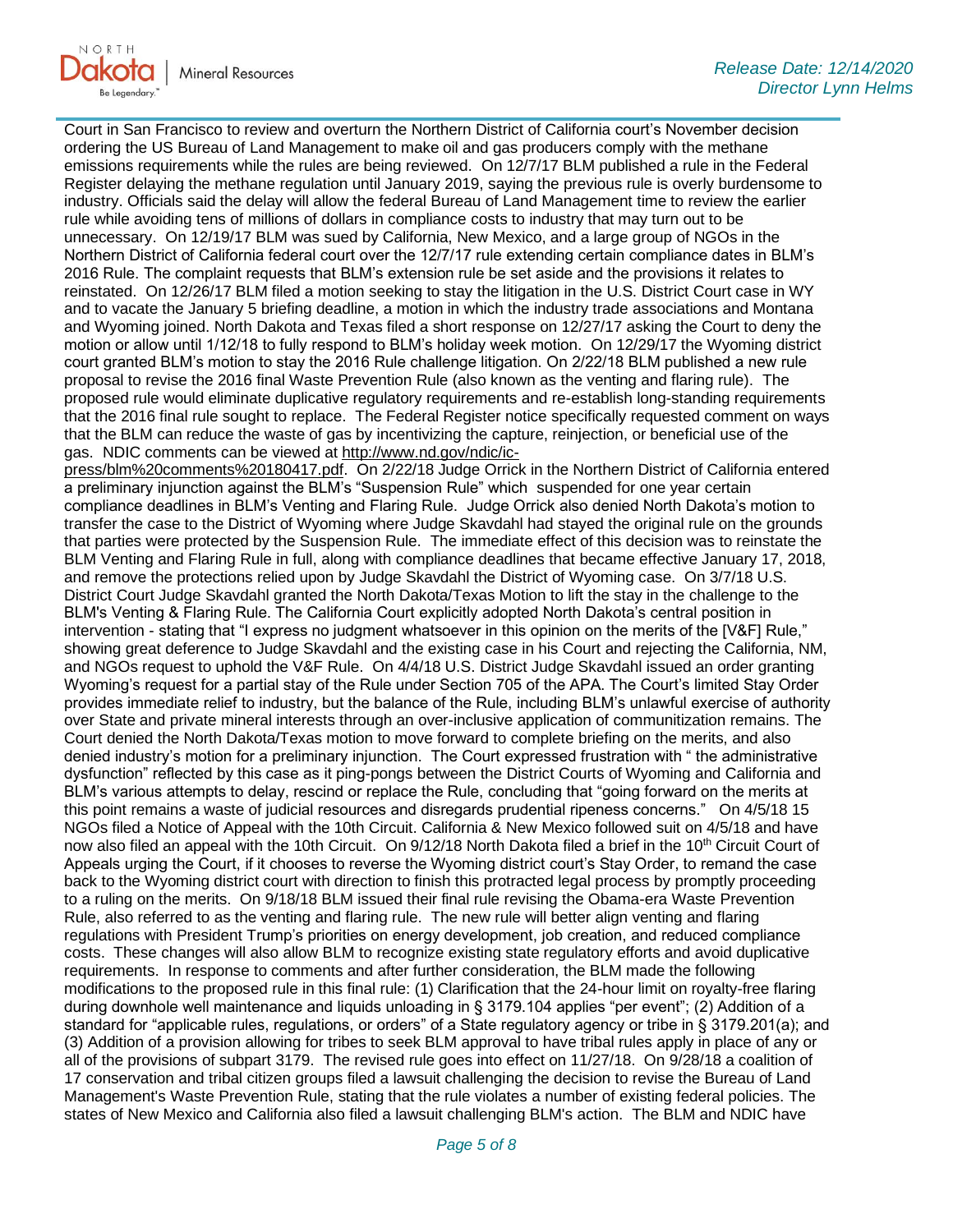

reached an impasse on negotiations for an agreement to implement section 3179.201, but continue to communicate regarding possible ways to resolve the disagreement. On 08/15/20 the U.S. District Court for the Northern District of California invalidated the 2018 revisions to the 2016 Waste Prevention Rule. This ruling means that the Waste Prevention Rule goes back in effect in 90 days, and the oil and gas industry will have to comply with the Rule's requirements. U.S. District Judge Yvonne Gonzalez Rogers found that the 2018 rescission violated federal law because it ignored the federal government's statutory duty to prevent waste, instead relying almost entirely on "inadequate or nonexistent state regulations". On 08/25/20 the citizen groups and state respondents filed a supplemental response brief in the US District Court District of Wyoming. On 09/04/20 North Dakota and Texas filed a reply brief of petitioner-intervenors in the US District Court District of Wyoming. On 10/8/20 US District Judge Skavdahl issued an opinion agreeing with North Dakota's split estate argument concluding that BLM's right to regulate "waste" from federal interests does not give it the right to impose federal requirements on communitized State and private interests, that the BLM unlawfully stepped over the line into EPA and state Clean Air Act jurisdiction, and rejecting several elements of BLM's cost-benefit analysis, including that BLM cannot justify the rule based primarily on alleged environmental "co-benefits" and that BLM should not have used the so-called "global cost of carbon" in its calculations. He also wrote with some humor, reflecting on the tortured process of setting policy through litigation "So, three and a half years later, after several turns and loopty-loops, it seems the roller coaster has returned to the station, though the Court doubts any of the parties will be exiting the ride just yet, as it is likely this Court's decision will not end this ride but simply serve as a lift hill transporting it to another level."

**BLM** revised final regulations for hydraulic fracturing on federal and Indian lands were published in the CFR on 3/26/15 and they were scheduled to go into effect 6/24/15. North Dakota, Colorado, Utah, Wyoming, Western Energy Alliance, and IPAA filed for a preliminary injunction to prevent the rules going into effect until the case is settled. Following a lengthy hearing in Casper, Wyoming on 6/23/15, the court issued a stay on the rules. On 9/30/15 the court granted a preliminary injunction, preventing the rules from being enforced until litigation on the rule is final. The 10<sup>th</sup> Circuit Court of Appeals issued an order 3/10/16 denying the industry alternative motion for a stay. On 6/21/16 the court found the rule to be unlawful and ordered it set aside. The plaintiffs filed a motion with the US Court of Appeals for the Tenth Circuit to dismiss the appeal of the preliminary injunction. The Department of Justice on behalf of the BLM and the intervening environmental groups filed an appeal of the decision on the rule and oppose the motion to dismiss the appeal of the preliminary injunction. The North Dakota Response Brief to the US Court of Appeals for the Tenth Circuit was filed 9/15/16. NDIC comments on the rule can be found at [http://www.nd.gov/ndic/ic-press/BLM-comments-](http://www.nd.gov/ndic/ic-press/BLM-comments-120625.pdf)[120625.pdf](http://www.nd.gov/ndic/ic-press/BLM-comments-120625.pdf). On 3/28/17 President Trump issued an executive order which in part directs "The Secretary of the Interior shall review the following final rules, and any rules and guidance issued pursuant to them, for consistency with the policy set forth in section 1 of this order and, if appropriate, shall, as soon as practicable, suspend, revise, or rescind the guidance, or publish for notice and comment proposed rules suspending, revising, or rescinding those rules". This rule is included in the list as item (i). On 5/4/2017 BLM filed a request asking the court to hold the appeal in abeyance as it will "soon" initiate a rulemaking process to revise or rescind the 2015 Rule, that it had the authority to issue the Rule, but conceding that the Rule does not reflect BLM's current priorities or policies, as reflected in certain recent Presidential Executive Orders. After the BLM submitted its filings the 10th Circuit Court Appeals immediately directed the petitioners (including North Dakota) and the intervenors to file briefs by 6/5/17 to respond to BLM's position. Two amicus groups that submitted merits briefs (the law school professors and former DOI officials) filed supplemental amicus briefs on the questions posed by the Court following the change of Administrations. The Court's Supplemental Order authorized the filing of these additional amicus briefs. Both briefs seek to capitalize on the BLM's continued insistence that it had the authority to issue the Rule (but concede that the 2015 HF Rule does not reflect BLM's current priorities or policies as reflected in certain recent Presidential Executive Orders). The two amicus groups solicit the Court to rule on the merits of the BLM and NGO appeals and to overturn the District Court decision, actually asking the Court to issue an advisory opinion on the BLM's authority. In addition to addressing the NGO arguments, North Dakota will respond to these two briefs in the context that all three parties are asking the Court to do what it is prohibited from doing by Article III of the U.S. Constitution. North Dakota filed a response brief 6/20/17 in support of the BLM action to put the rule in abeyance and take final action vacating the rule. Oral arguments before the  $10<sup>th</sup>$  Circuit took place 7/27/17. A recording of the oral arguments is now available on the home page of the court's website [http://www.ca10.uscourts.gov.](https://gcc02.safelinks.protection.outlook.com/?url=https%3A%2F%2Furldefense.proofpoint.com%2Fv2%2Furl%3Fu%3Dhttp-3A__www.ca10.uscourts.gov%26d%3DDwMGaQ%26c%3D2s2mvbfY0UoSKkl6_Ol9wg%26r%3D-wqsZnBxny594KY8HeElow%26m%3DUl_VtJUX6iW5pvHjCcBxUWtskC0F4Dhry3sPtcEHvCw%26s%3DlaRHiLDv5w8otcQWQjpn82WMieoB2AZ-Q4M1LFQPL5s%26e%3D&data=04%7C01%7Ckahaarsager%40nd.gov%7C959dd823b09440378f9d08d8a04e131f%7C2dea0464da514a88bae2b3db94bc0c54%7C0%7C0%7C637435604472756731%7CUnknown%7CTWFpbGZsb3d8eyJWIjoiMC4wLjAwMDAiLCJQIjoiV2luMzIiLCJBTiI6Ik1haWwiLCJXVCI6Mn0%3D%7C1000&sdata=7%2BaLUmE4oKWxMovh9u%2BYDjMcvU1dfPqk9%2Fy3jR2h164%3D&reserved=0) NDIC filed comments supporting BLM's rescission of the rule that can be found at [http://www.nd.gov/ndic/ic-press/dmr](http://www.nd.gov/ndic/ic-press/dmr-blm-comment17-9.pdf)[blm-comment17-9.pdf.](http://www.nd.gov/ndic/ic-press/dmr-blm-comment17-9.pdf) On 09/21/17 the 10th Circuit issued a split (2-1) decision to dismiss the appeals as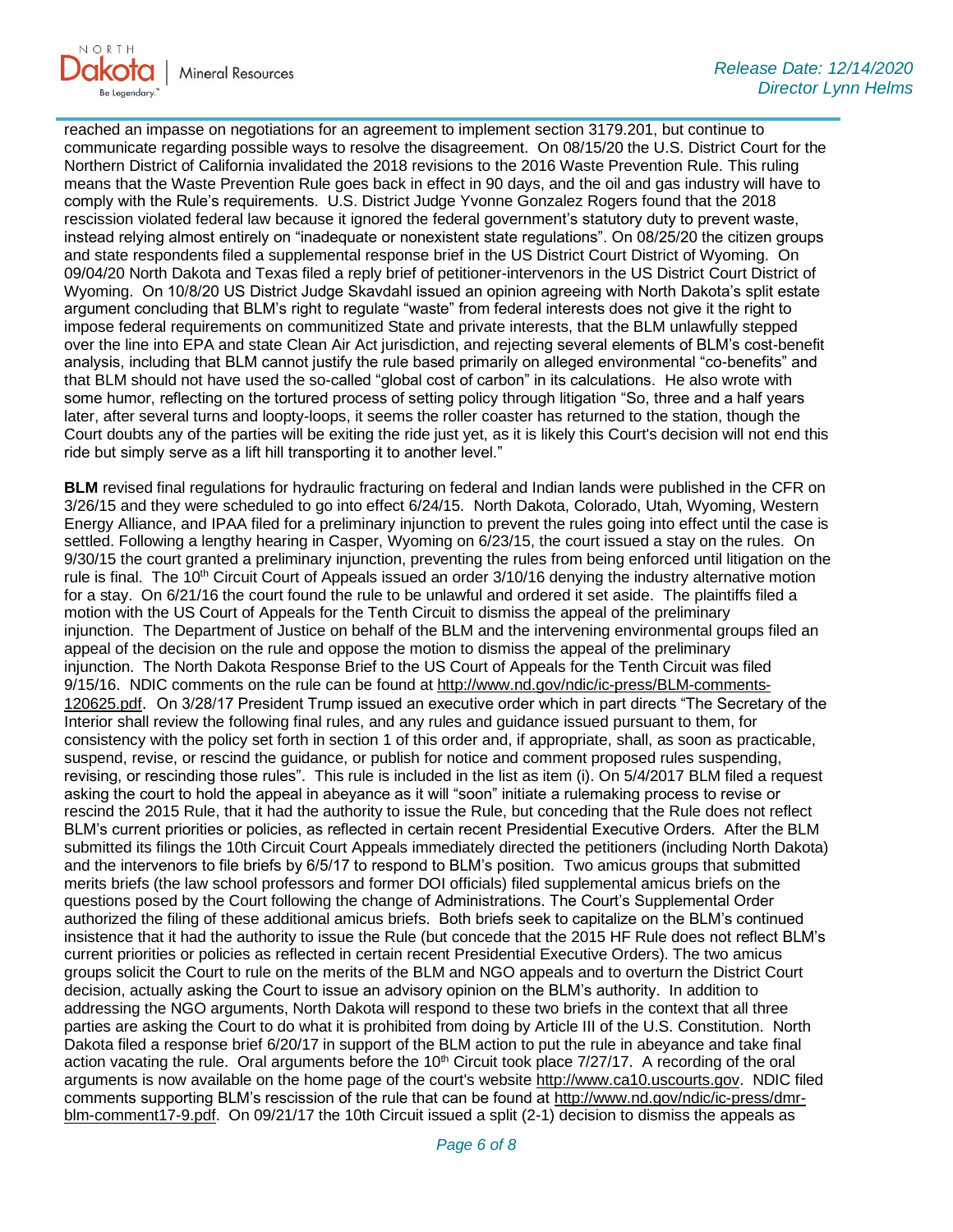

prudentially unripe, vacate the district court's judgment invalidating the rule, and remand with instructions to dismiss the underlying action without prejudice. Appellees State of North Dakota, State of Colorado, State of Utah, and State of Wyoming's filed a Petition for Panel Rehearing And/Or Request for En Banc Determination on 11/03/17. On 11/06/17 the court ordered the appellants to file a response to the Petition on or before 11/20/2017. The En Banc rehearing request was denied. The  $10<sup>th</sup>$  circuit court has not yet issued its mandate ending the current round of litigation in the Wyoming District court. The Ute tribe filed a motion on 1/12/18 asking the court to dismiss the appeals as moot based on the publication of the rescission rule and leave the WY court decision to vacate the rule in place. The court ordered the DOJ and BLM to file a response by 1/22/18. On 12/29/17 BLM published a final rule rescinding the 2015 Hydraulic Fracturing rules with 2 exceptions 1) the rule does not restore language requiring pre-approval of non-routine hydraulic fracturing operations and 2) the rule does not rescind changes to 43 CFR 3160 due to other rules published between 3/26/15 and 12/29/17 (electronic filing and venting & flaring rules). On 2/7/18 North Dakota filed a reply in support of its motion to dismiss the original rule appeal as moot pursuant to Federal Rule of Appellate Procedure 27(a)(4), and request that the Court should not issue the mandate, nor vacate the District Court's judgment based on two new and important developments: (1) on December 29, 2017, the Bureau of Land Management (BLM) promulgated a final rule rescinding the Hydraulic Fracturing Rule ("HF Rule"), and (2) on January 24, 2018, the Citizen Group Intervenors challenged the repeal of the HF Rule ("HF Repeal Rule") in the U.S. District Court for the Northern District of California.

### **Council on Environmental Quality**

**CEC** On 02/25/2020 the Council on Environmental Quality published a proposal to modernize its National Environmental Policy Act (NEPA) regulations. On 03/09/2020 the NDIC submitted comments in support of the CEQ proposal. NDIC comments can be found at [http://www.nd.gov/ndic/ic](http://www.nd.gov/ndic/ic-press/Council%20of%20Environmental%20Quality%20200309.pdf)[press/Council%20of%20Environmental%20Quality%20200309.pdf](http://www.nd.gov/ndic/ic-press/Council%20of%20Environmental%20Quality%20200309.pdf). On July 15, 2020 the Trump administration issued an executive order to reduce the types and number of projects that will be subject to review under the NEPA, shorten the timeline for reviews, and drop a requirement that agencies consider the cumulative environmental effects of projects, such as their contribution to climate change. On 7/29/20 a coalition of 20 environmental justice, outdoor recreation and conservation groups — led by the Western Environmental Law Center (WELC) and Earthjustice — filed a lawsuit over CEQ's regulations in the U.S. District Court for the District of Northern California.

#### **Environmental Protection Agency**

**EPA** On 08/21/2018 the U.S. Environmental Protection Agency (EPA) proposed a new rule to reduce greenhouse gas (GHG) emissions from existing coal-fired electric utility generating units and power plants across the country. This proposal, entitled the Affordable Clean Energy (ACE) Rule, establishes emission guidelines for states to use when developing plans to limit GHGs at their power plants. The ACE Rule replaced the prior administration's Clean Power Plan (CPP) and instead empowers states, promotes energy independence, and facilitates economic growth and job creation. Pursuant to President Trump's Executive Order 13873, which directed Federal agencies to review burdensome regulations, the EPA undertook a review of the CPP. Many believed the CPP exceeded EPA's authority under the Clean Air Act, which is why 27 states, 24 trade associations, 37 rural electric co-ops, and three labor unions challenged the rule. The Supreme Court issued an unprecedented stay of the rule. The proposal was published in the Federal Register on 8/31/18 and EPA took comment on the proposal for 60 days and held a public hearing. More information is available at [https://www.epa.gov/stationary-sources-air-pollution/proposal-affordable](https://gcc02.safelinks.protection.outlook.com/?url=https%3A%2F%2Fwww.epa.gov%2Fstationary-sources-air-pollution%2Fproposal-affordable-clean-energy-ace-rule&data=04%7C01%7Ckahaarsager%40nd.gov%7C959dd823b09440378f9d08d8a04e131f%7C2dea0464da514a88bae2b3db94bc0c54%7C0%7C0%7C637435604472756731%7CUnknown%7CTWFpbGZsb3d8eyJWIjoiMC4wLjAwMDAiLCJQIjoiV2luMzIiLCJBTiI6Ik1haWwiLCJXVCI6Mn0%3D%7C1000&sdata=VoaZIBAgo3fStdQUr%2B%2B3nsyDC3NyWGuDRdPiUmdcLOU%3D&reserved=0)[clean-energy-ace-rule.](https://gcc02.safelinks.protection.outlook.com/?url=https%3A%2F%2Fwww.epa.gov%2Fstationary-sources-air-pollution%2Fproposal-affordable-clean-energy-ace-rule&data=04%7C01%7Ckahaarsager%40nd.gov%7C959dd823b09440378f9d08d8a04e131f%7C2dea0464da514a88bae2b3db94bc0c54%7C0%7C0%7C637435604472756731%7CUnknown%7CTWFpbGZsb3d8eyJWIjoiMC4wLjAwMDAiLCJQIjoiV2luMzIiLCJBTiI6Ik1haWwiLCJXVCI6Mn0%3D%7C1000&sdata=VoaZIBAgo3fStdQUr%2B%2B3nsyDC3NyWGuDRdPiUmdcLOU%3D&reserved=0) On July 8, 2019, EPA issued the final Affordable Clean Energy rule (ACE) and repealed the Clean Power Plan. On the same day the American Lung Association and the American Public Health Association filed a challenge to the rules in the U.S. Court of Appeals for the District of Columbia. Since then, 22 states, the District of Columbia and six municipalities led by the state of New York lodged a challenge to the rules in the D.C. Circuit, followed closely by a third challenge brought by environmental groups. Numerous industry groups and power providers are seeking to intervene in the litigation in support of the ACE rule. The EPA has asked the court to expedite review of the challenges in the hope of achieving a resolution in the D.C. Circuit by summer of 2020.

**EPA** On 08/24/18 Trump administration officials at EPA announced they are phasing out the agency's enforcement focus on animal waste pollution and the oil and gas industry. Enforcement chief Susan Bodine said she wants to shift the focus away from oil and gas as a sector deserving of extra scrutiny and toward prioritizing broad environmental problems, such as air pollution.